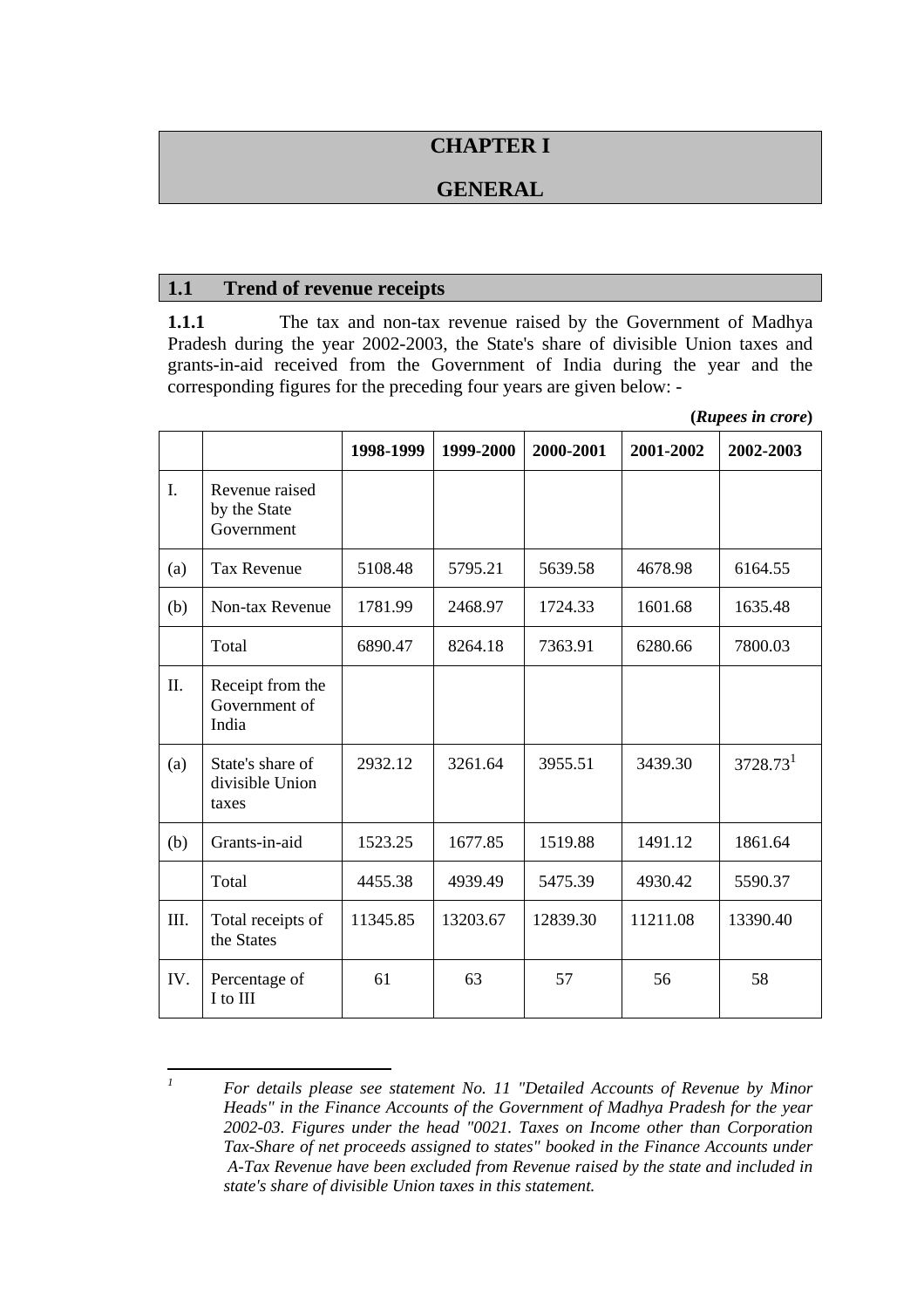**1.1.2** The details of tax revenue raised during the year 2002-2003 along with the figures for the preceding four years are given below: -

*\_\_\_\_\_\_\_\_\_\_\_\_\_\_\_\_\_\_\_\_\_\_\_\_\_\_\_\_\_\_\_\_\_\_\_\_\_\_\_\_\_\_\_\_\_\_\_\_\_\_\_\_\_\_\_\_\_\_\_\_\_\_\_\_\_\_\_\_\_* 

|     | Head of<br>Revenue                                                                                               | 1998-1999 | 1999-2000 | 2000-2001 | 2001-2002 | 2002-2003 | Percentage of<br>increase $(+)/$<br>decrease (-)<br>in 2002-2003<br>over 2001-2002 |
|-----|------------------------------------------------------------------------------------------------------------------|-----------|-----------|-----------|-----------|-----------|------------------------------------------------------------------------------------|
| 1.  | (a) Sales tax<br>(b) Central<br>Sales Tax                                                                        | 2297.48   | 2555.08   | 2766.57   | 2360.74   | 2906.20   | $(+) 23.11$                                                                        |
| 2.  | <b>State Excise</b>                                                                                              | 965.40    | 1073.38   | 974.94    | 704.68    | 890.32    | $(+) 26.34$                                                                        |
| 3.  | Stamps and<br>Registration<br>Fees                                                                               | 400.21    | 470.12    | 477.08    | 444.96    | 535.05    | $(+) 20.25$                                                                        |
| 4.  | Taxes and<br>Duties on<br>Electricity                                                                            | 488.81    | 611.48    | 447.91    | 268.19    | 801.26    | $(+)$ 198.77                                                                       |
| 5.  | Taxes on<br>vehicles                                                                                             | 382.25    | 402.01    | 405.90    | 393.33    | 428.64    | $(+)$ 8.98                                                                         |
| 6.  | Taxes on goods<br>and passengers                                                                                 | 413.01    | 428.36    | 333.85    | 262.40    | 351.20    | $(+) 33.84$                                                                        |
| 7.  | Other Taxes on<br>Income and<br>Expenditure-<br>Tax on<br>Professions,<br>Trades,<br>Callings and<br>Employments | 104.74    | 179.58    | 167.50    | 173.05    | 187.44    | $(+) 8.31$                                                                         |
| 8.  | <b>Other Taxes</b><br>and Duties on<br>Commodities<br>and Services                                               | 24.80     | 26.94     | 22.95     | 19.99     | 20.08     | $(+) 0.45$                                                                         |
| 9.  | <b>Land Revenue</b>                                                                                              | 26.97     | 43.26     | 38.47     | 48.21     | 40.44     | $(-) 16.12$                                                                        |
| 10. | <b>Hotel Receipts</b>                                                                                            | 4.81      | 5.00      | 4.41      | 3.43      | 3.92      | $(+)$ 14.57                                                                        |
|     | <b>Total</b>                                                                                                     | 5108.48   | 5795.21   | 5639.58   | 4678.98   | 6164.55   | 31.75                                                                              |

**(***Rupees in crore* **)** 

" Reasons for variations in receipts during 2002-03 compared to those of 2001-02 as intimated by the respective departments are given below:

Sales Tax/Central Sales Tax: The increase (23.11 per cent) was due to levy of tax on branded bread, PVC Footwears and chappals up to Rs.100, withdrawal of lower rate of tax on cereals and pulses and withdrawal of tax free facility on certain commodities etc.

State Excise: The increase (26.34 per cent) was due to excess receipt under country liquor and general increase in revenue.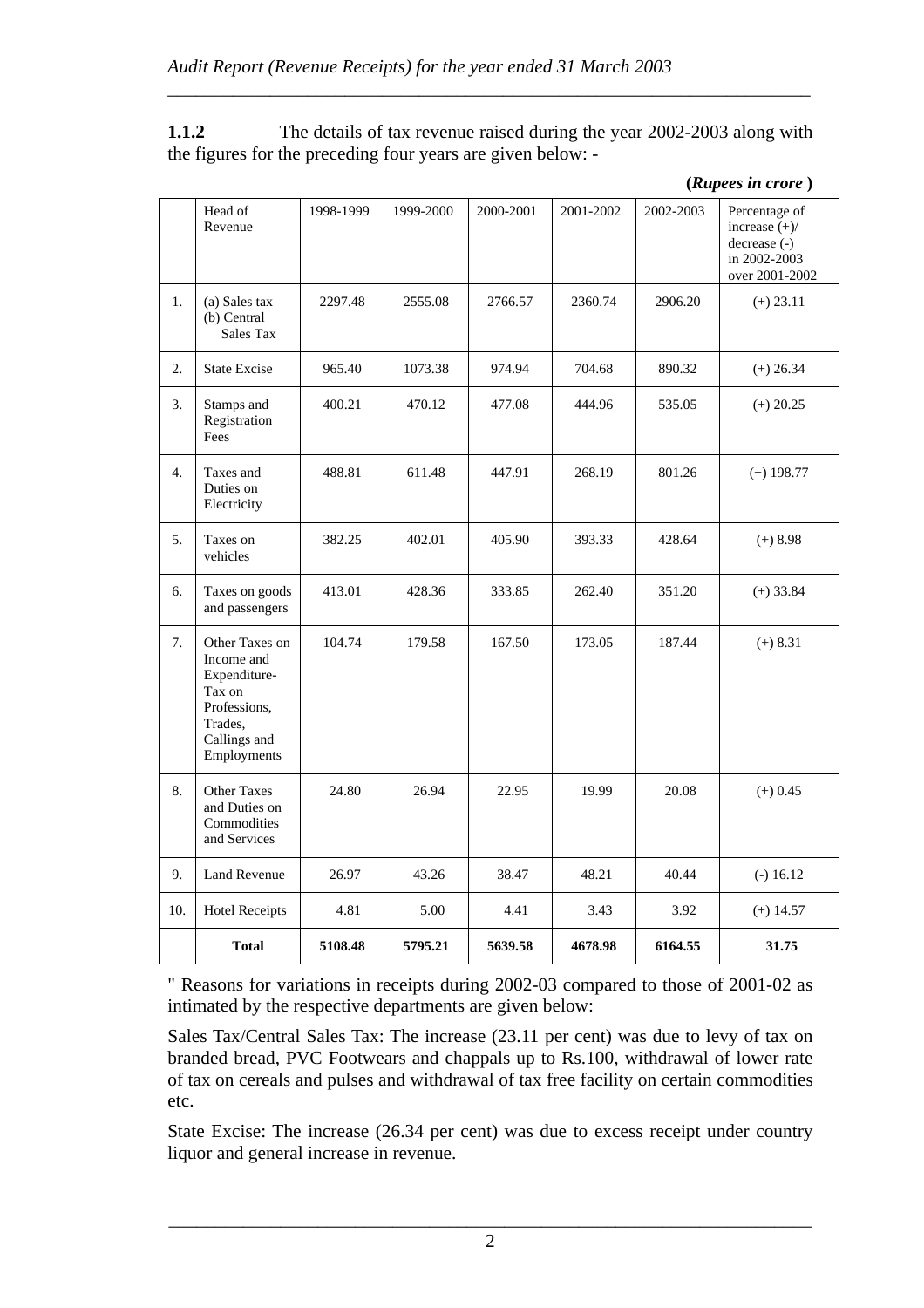Stamps and Registration Fees: The increase (20.25 per cent) was due to general increase in revenue.

*\_\_\_\_\_\_\_\_\_\_\_\_\_\_\_\_\_\_\_\_\_\_\_\_\_\_\_\_\_\_\_\_\_\_\_\_\_\_\_\_\_\_\_\_\_\_\_\_\_\_\_\_\_\_\_\_\_\_\_\_\_\_\_\_\_\_\_\_\_* 

Taxes and Duties on Electricity: The increase (198.77 per cent) was due to excess receipt under tax on consumption and sale of electricity and general increase in revenue.

Taxes on goods and passengers: The increase (33.84 per cent) was due to levy of entry tax on import of pulp, industrial bamboo and softwood.

Reasons for variation in respect of "Hotel Receipts" and "Land Revenue" have not been received from the concerned department (June 2004).

**1.1.3** The details of major non-tax revenue raised during the year 2002-2003 along with the figures for the preceding four years are given below: -

|     | Head of Revenue                                                      | 1998-1999 | 1999-2000 | 2000-2001 | 2001-2002      | 2002-2003 | Percentage of<br>increase $(+)$<br>or decrease (-)<br>in 2002-2003<br>over<br>2001-2002 |
|-----|----------------------------------------------------------------------|-----------|-----------|-----------|----------------|-----------|-----------------------------------------------------------------------------------------|
| 1.  | <b>Interest Receipts</b>                                             | 147.48    | 257.07    | 184.56    | 246.59         | 32.05     | $(-) 87.00$                                                                             |
| 2.  | Dairy development                                                    | 11.22     | 7.87      | 0.04      | $\overline{a}$ | $ -$      | $ -$                                                                                    |
| 3.  | Other Non-Tax<br>Receipts                                            | 161.49    | 254.78    | 208.14    | 237.68         | 249.32    | $(+)$ 4.89                                                                              |
| 4.  | Forestry and Wild<br>life                                            | 507.60    | 315.28    | 372.56    | 306.45         | 497.30    | $(+) 62.28$                                                                             |
| 5.  | Non-ferrous<br>Mining and<br>Metallurgical<br>Industries             | 806.43    | 867.84    | 721.04    | 528.39         | 590.69    | $(+)$ 11.79                                                                             |
| 6.  | Miscellaneous<br>General services<br>(including lottery<br>receipts) | 4.76      | 101.02    | 75.17     | 141.03         | 120.94    | $(-) 14.25$                                                                             |
| 7.  | Power                                                                | 0.01      | 478.87    | 0.28      | 0.05           | 0.24      | $(+)$ 380.00                                                                            |
| 8.  | Major and Medium<br>Irrigation                                       | 42.63     | 66.85     | 47.17     | 39.15          | 24.64     | $(-)$ 37.06                                                                             |
| 9.  | Medical and Public<br>Health                                         | 10.57     | 15.45     | 8.76      | 16.14          | 20.36     | $(+) 26.15$                                                                             |
| 10. | Co-operation                                                         | 17.64     | 18.39     | 16.79     | 13.23          | 14.45     | $(+)$ 9.22                                                                              |
| 11. | Public Works                                                         |           | 13.03     | 21.84     | 6.75           | 8.57      | $(+) 26.96$                                                                             |
| 12. | Police                                                               | 37.00     | 33.96     | 32.95     | 42.49          | 39.23     | $(-) 7.67$                                                                              |
| 13. | Other<br>Administrative<br>Services                                  | 35.16     | 38.56     | 35.03     | 23.73          | 37.69     | $(+) 58.83$                                                                             |
|     | <b>Total</b>                                                         | 1781.99   | 2468.97   | 1724.33   | 1601.68        | 1635.48   | $(+)$ 12.11                                                                             |

**(***Rupees in crore***)**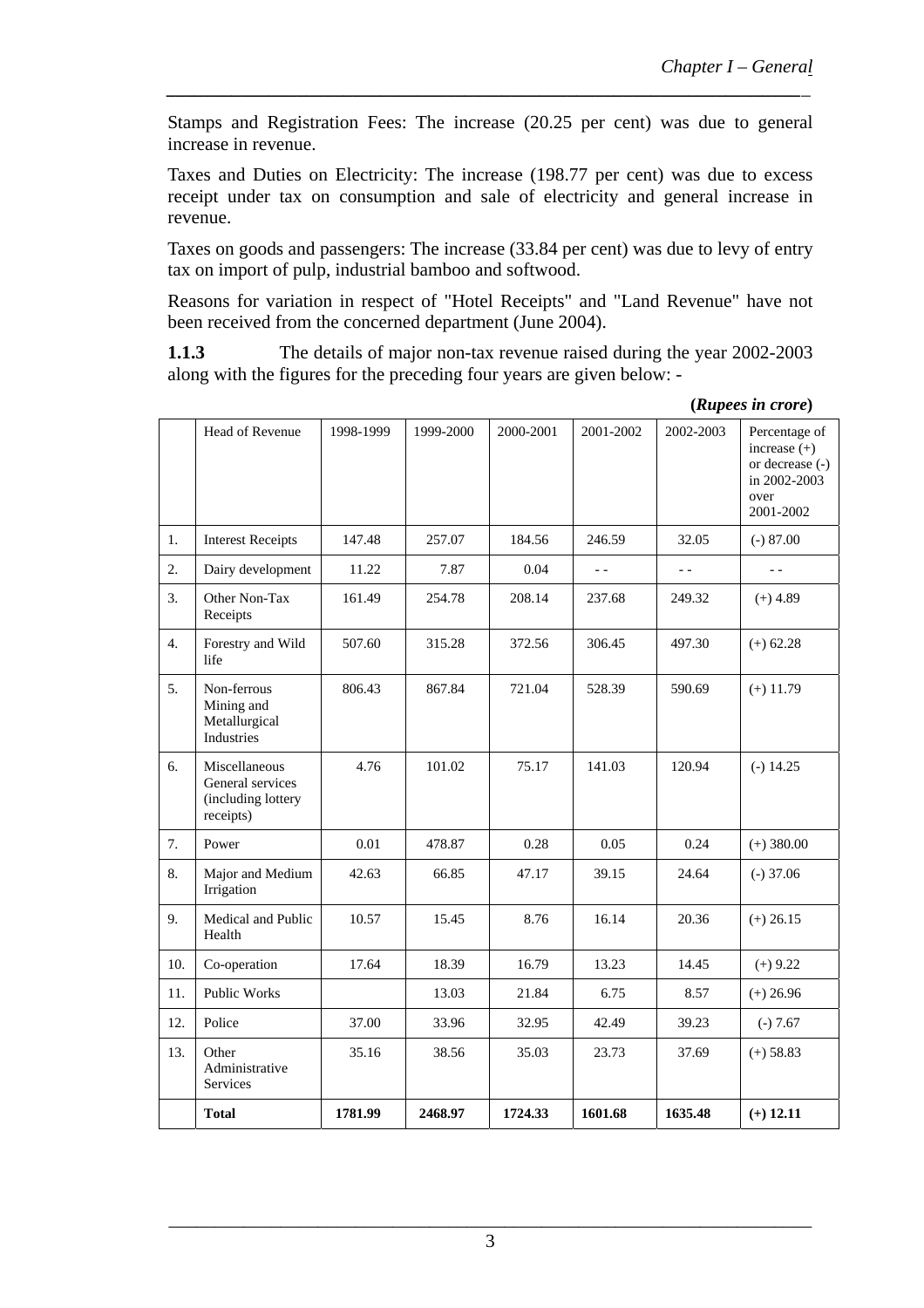"Reasons for variations in receipts during 2002-03 compared to those of 2001-02 as intimated by the respective departments are given below:

*\_\_\_\_\_\_\_\_\_\_\_\_\_\_\_\_\_\_\_\_\_\_\_\_\_\_\_\_\_\_\_\_\_\_\_\_\_\_\_\_\_\_\_\_\_\_\_\_\_\_\_\_\_\_\_\_\_\_\_\_\_\_\_\_\_\_\_\_\_* 

Forestry and Wild Life: The increase (62.28 per cent) was due to more receipts under the head State Trading in Timber, sale of timber and other forest produces and normal growth of revenue

Non-ferrous Mining and Metallurgical Industries. The increase (11.79 per cent) was due to general increase in revenue.

Power: The increase (380 per cent) was due to decrease in expenses of Electricity Board.

Reasons for variations in respect of Interest Receipts, Miscellaneous General Service Major and Medium Irrigation, Medical and Public Health, Public Works and other Administrative Service have not been received from the concerned departments (June 2004).

### **1.1.4 Variations between Budget estimates and actuals**

(a) The variations between the budget estimates and actuals of revenue receipts for the year 2002-2003 in respect of the principal heads of tax and non-tax revenue are given below: -

| (Rupees in crore) |  |
|-------------------|--|

|    | Head of Revenue                    | Budget<br>estimates | <b>Actuals</b> | Variations excess<br>$(+)$ or shortfall $(-)$ | Percentage of<br>variation |
|----|------------------------------------|---------------------|----------------|-----------------------------------------------|----------------------------|
| А. | Tax Revenue                        |                     |                |                                               |                            |
| 1. | Sales Tax                          | 2904.00             | 2923.62        | $(+)$ 19.62                                   | $(+)$ 0.68                 |
| 2. | <b>State Excise</b>                | 911.00              | 916.33         | $(+) 5.33$                                    | $(+)$ 0.58                 |
| 3. | Stamp and Registration<br>Fees     | 510.00              | 536.94         | $(+) 26.94$                                   | $(+) 5.28$                 |
| 4. | Taxes and Duties on<br>Electricity | 584.00              | 822.38         | $(+) 238.38$                                  | $(+)$ 41.00                |

#### *B. Non-Tax Revenue*

|    | Forestry and wildlife                                 | 410.52 | 433.10 | $(+)$ 22.58 | $(+)$ 5.5  |
|----|-------------------------------------------------------|--------|--------|-------------|------------|
|    | <b>Land Revenue</b>                                   | 7.78   | 1.46   | $(-) 6.32$  | (-) 81     |
| 3. | Non ferrous mining<br>and metallurgical<br>Industries | 572.23 | 592.66 | $(+) 20.43$ | $(+)$ 3.57 |
| 4. | Co-operation                                          | 11.00  | 11.14  | $(+) 00.14$ | $(+) 0.14$ |

The reasons for substantial variation between Budget estimates and actual receipt reported by one Department were as under: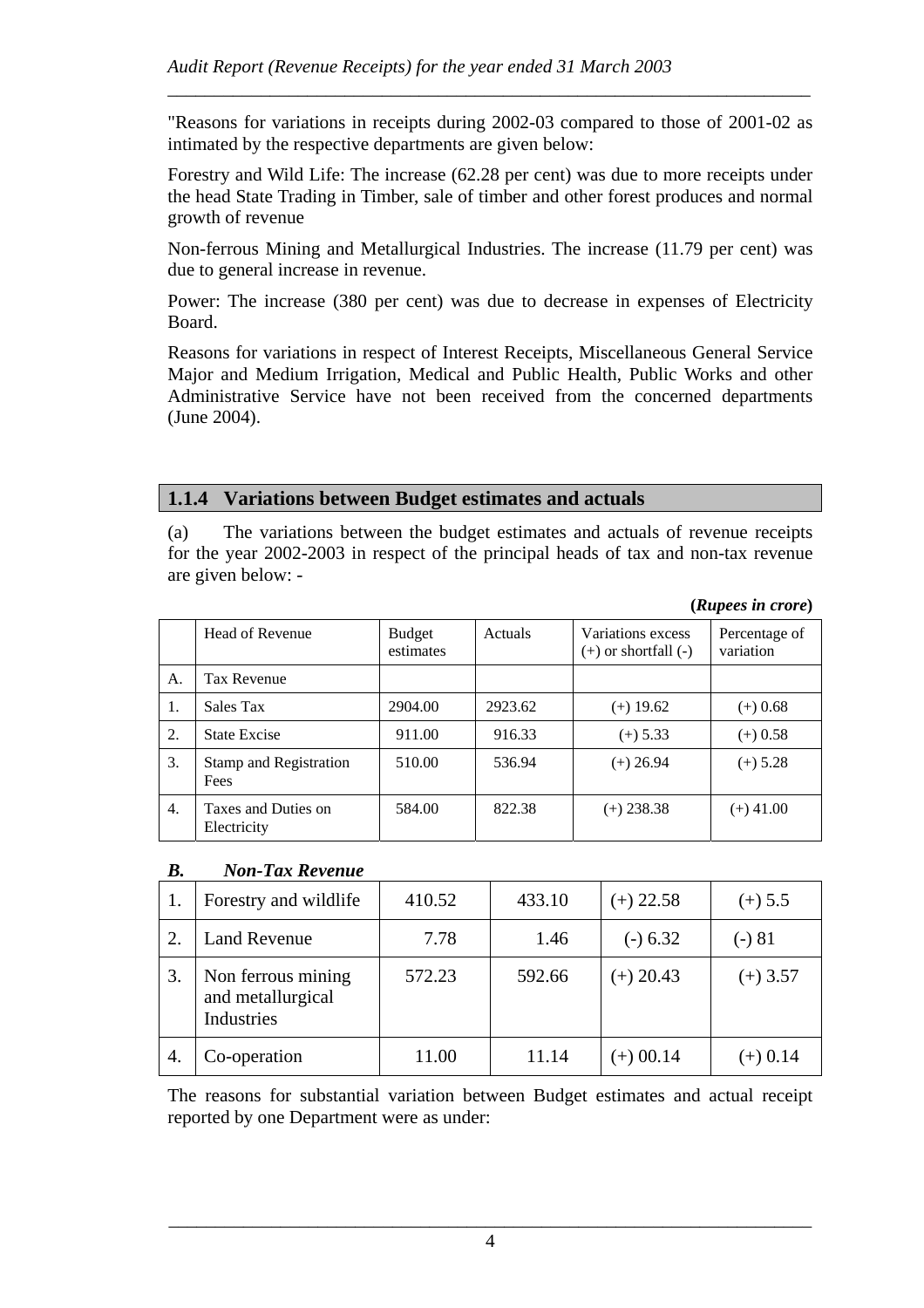Taxes and Duties on Electricity: The increase (41 per cent) was due to recovery of arrears and interest thereon.

*\_\_\_\_\_\_\_\_\_\_\_\_\_\_\_\_\_\_\_\_\_\_\_\_\_\_\_\_\_\_\_\_\_\_\_\_\_\_\_\_\_\_\_\_\_\_\_\_\_\_\_\_\_\_\_\_\_\_\_\_\_\_\_\_\_\_\_\_\_* 

The reasons for substantial variation between Budget estimates and actuals, though, called for have not been received from the other Departments (June 2004).

## **1.1.5 Cost of Collection**

The gross collection in respect of major revenue receipts, expenditure incurred on collection and the percentage to gross collection during the years 2000-2001, 2001-2002 and 2002-2003 along with the relevant all India average percentage of expenditure on collection to gross collection for 2001-2002 were as follows: -

|                  | Head of Revenue                                                     | Year                          | Collection                    | Expenditure<br><sub>on</sub><br>collection of<br>revenue | Percentage<br>of<br>expenditure<br>on<br>collection | All India<br>Average<br>percentage<br>for the year<br>2001-2002 |
|------------------|---------------------------------------------------------------------|-------------------------------|-------------------------------|----------------------------------------------------------|-----------------------------------------------------|-----------------------------------------------------------------|
| 1.               | Sales Tax                                                           | 2000-01<br>2001-02<br>2002-03 | 2766.57<br>2360.74<br>2906.21 | 46.38<br>37.42<br>41.14                                  | 1.68<br>1.59<br>1.42                                | 1.26                                                            |
| 2.               | Taxes on<br>Vehicles and<br><b>Taxes on Goods</b><br>and Passengers | 2000-01<br>2001-02<br>2002-03 | 408.74<br>655.73<br>779.84    | 11.69<br>10.94<br>14.71                                  | 2.88<br>1.67<br>1.89                                | 2.99                                                            |
| 3.               | <b>State Excise</b>                                                 | 2000-01<br>2001-02<br>2002-03 | 974.94<br>704.68<br>890.32    | 97.47<br>87.64<br>106.28                                 | 10.10<br>12.44<br>11.94                             | 3.21                                                            |
| $\overline{4}$ . | <b>Stamp Duty and</b><br>Registration fee                           | 2000-01<br>2001-02<br>2002-03 | 477.08<br>444.96<br>535.05    | 56.04<br>59.87<br>56.48                                  | 11.75<br>13.46<br>10.56                             | 3.51                                                            |

It is evident from the table that cost of collection of State Excise and Stamp Duty and Registration fee was much higher than the All India average. Action is called for necessary to bring down the cost of collection of these taxes and fee.

Higher cost of collection in respect of "State Excise" was due to payment of foreign liquor sold from newly constituted Divisional Foreign Liquor Stores managed by the Department.

Reasons for higher cost of collection in respect of stamp duty and Registration fees are not received from the department.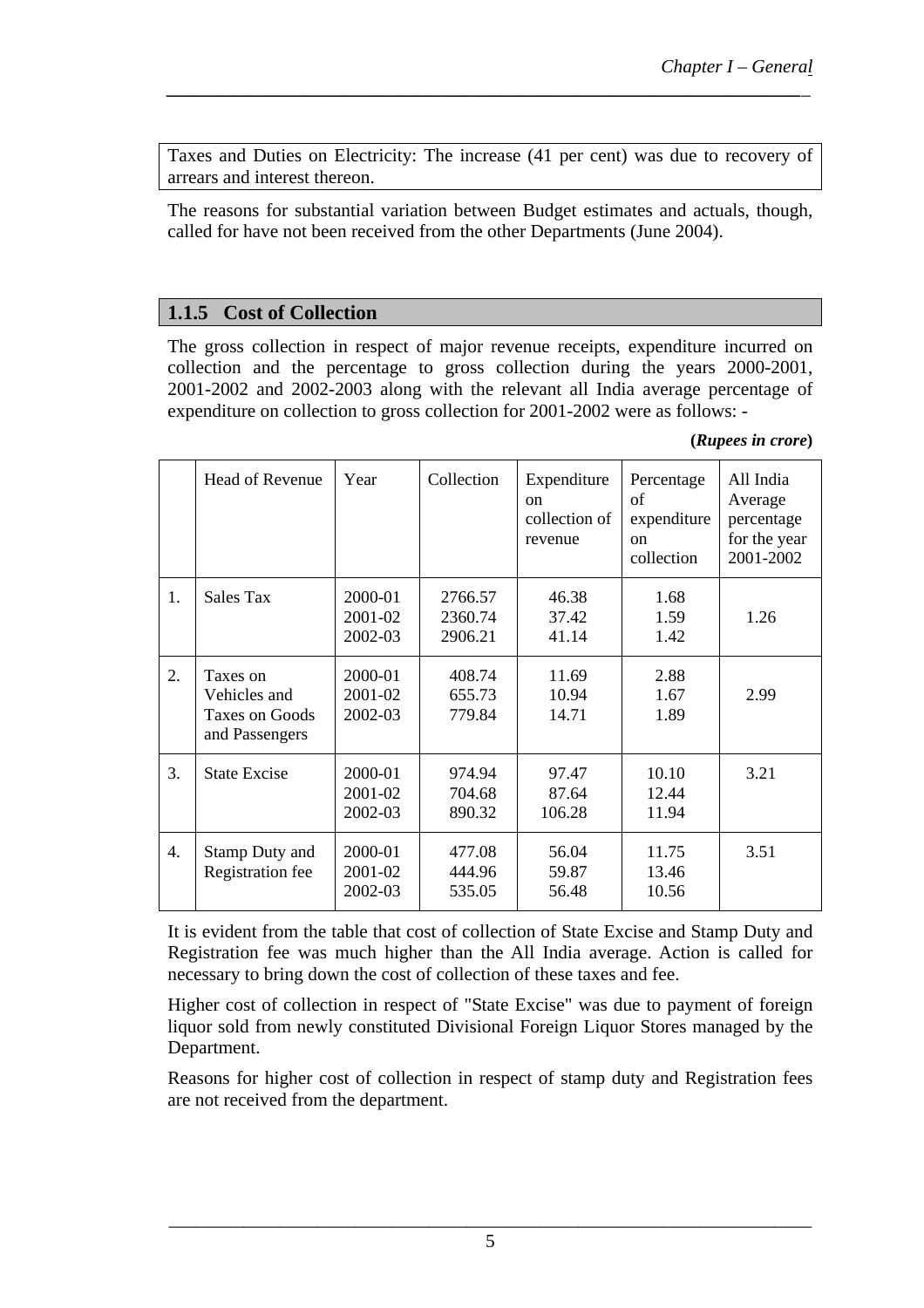### **1.1.6 Collection of sales tax per assessee**

### *(Rupees in Crore)*

| Year      | No. of assessee | Sales Tax revenue | Revenue/assessee |
|-----------|-----------------|-------------------|------------------|
| 1998-1999 | 1,74,975        | 2,335.05          | 0.013            |
| 1999-2000 | 1,83,166        | 2,583.37          | 0.014            |
| 2000-2001 | 1,53,735        | 2,272.42          | 0.015            |
| 2001-2002 | 2,10,104        | 2,393.44          | 0.011            |
| 2002-2003 | 2,24,298        | 2,923.62          | 0.013            |

*\_\_\_\_\_\_\_\_\_\_\_\_\_\_\_\_\_\_\_\_\_\_\_\_\_\_\_\_\_\_\_\_\_\_\_\_\_\_\_\_\_\_\_\_\_\_\_\_\_\_\_\_\_\_\_\_\_\_\_\_\_\_\_\_\_\_\_\_\_* 

## **1.1.7 Analysis of arrears of revenue**

The arrears of revenue as on 31st March 2003 in respect of some principal heads of revenue amounted to Rs.839.26 crore of which Rs.119.05 crore were outstanding for more than 5 years as detailed in the following table: -

#### *(Rupees in Crore)*

| Sr.<br>No.       | Head of Revenue                                          | Amount<br>outstanding as<br>on 31 March | Amount outstanding<br>for more than 5<br>years as on<br>31 March 03 | Remarks                                                                                                                                                                                                                                                                                                        |
|------------------|----------------------------------------------------------|-----------------------------------------|---------------------------------------------------------------------|----------------------------------------------------------------------------------------------------------------------------------------------------------------------------------------------------------------------------------------------------------------------------------------------------------------|
| 1.               | Forest                                                   | 24.91                                   | 19.63                                                               | Recovery of Rs.6.48 crore is subjudice<br>Rs.7.92 crore decided to write off by the<br>state Government; position of remaining<br>arrears of Rs.10.51 crore not intimated                                                                                                                                      |
| 2.               | Taxes on vehicle                                         | 18.34                                   | 18.34                                                               | Not furnished                                                                                                                                                                                                                                                                                                  |
| 3.               | Excise                                                   | 52.47                                   | 34.42                                                               | Not furnished                                                                                                                                                                                                                                                                                                  |
| $\overline{4}$ . | Revenue                                                  | 1.45                                    | 1.59                                                                | Not furnished                                                                                                                                                                                                                                                                                                  |
| 5.               | Taxes & Duties<br>on Electricity                         | 36.97                                   | 7.00                                                                | Rs.4.47 crore intimated for recovery as<br>arrears of land revenue, recoveries of as<br>Rs.23.12<br>stayed<br>crore<br>by<br>judicial<br>authorities/ Government and recoveries of<br>Rs.4.66 crore outstanding against sick cloth<br>mills. Position of remaining arrears of<br>Rs. 4.72 crore not intimated. |
| 6.               | Sales Tax                                                | 653.27                                  | Not available                                                       | Not furnished                                                                                                                                                                                                                                                                                                  |
| 7.               | Non-ferrous<br>mining and<br>metallurgical<br>industries | 51.85                                   | 38.07                                                               | Not furnished                                                                                                                                                                                                                                                                                                  |
|                  | <b>Total</b>                                             | 839.26                                  | 119.05                                                              |                                                                                                                                                                                                                                                                                                                |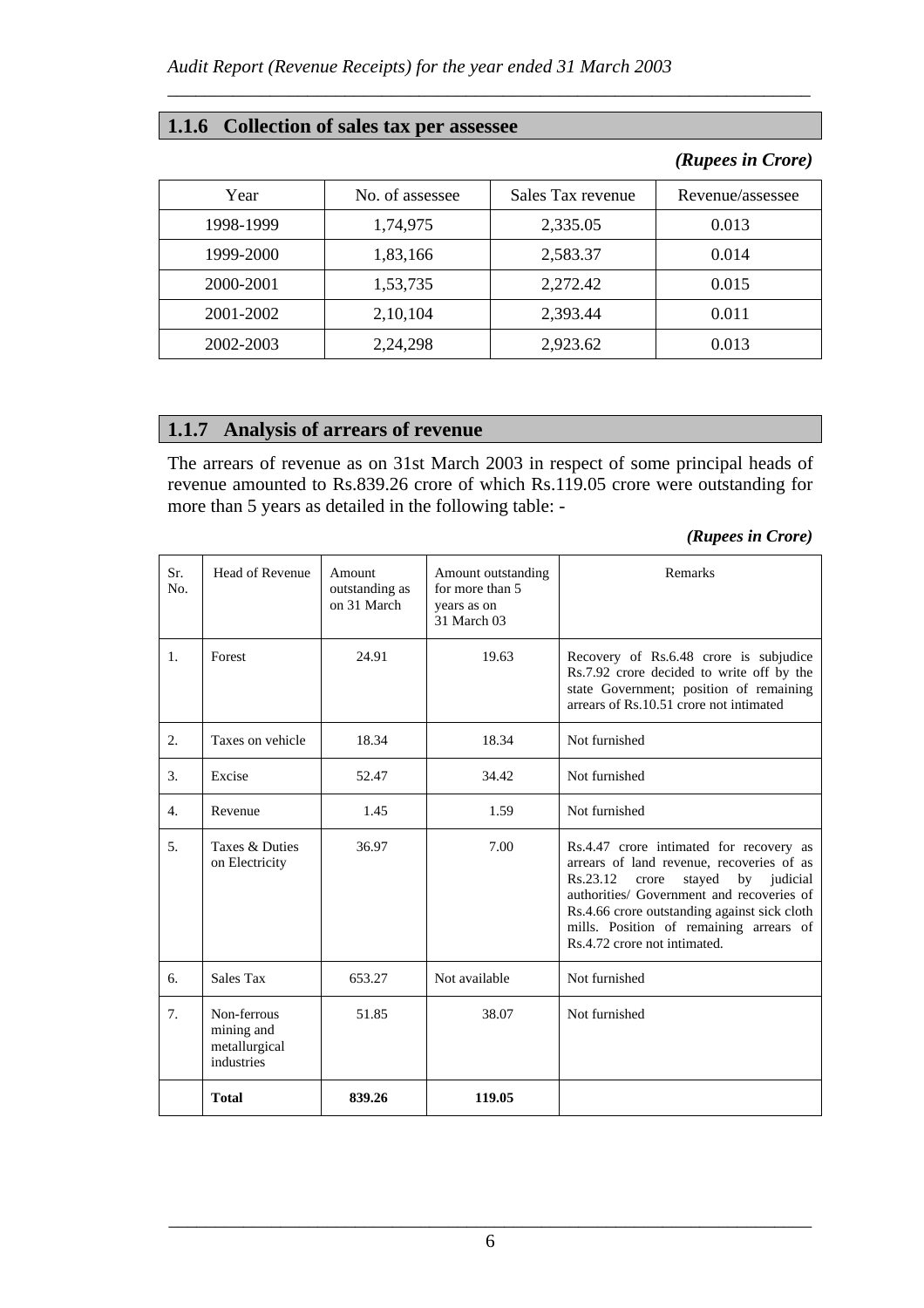# **1.1.8 Evasion of tax**

The details of cases of evasion of tax detected by the Sales Tax and State Excise Departments, cases finalised and the demands for additional tax raised as reported by the departments are given below.

*\_\_\_\_\_\_\_\_\_\_\_\_\_\_\_\_\_\_\_\_\_\_\_\_\_\_\_\_\_\_\_\_\_\_\_\_\_\_\_\_\_\_\_\_\_\_\_\_\_\_\_\_\_\_\_\_\_\_\_\_\_\_\_\_\_\_\_\_\_* 

| Sr.<br>N <sub>0</sub> | Name of tax/duty    | Cases<br>pending as<br><sub>on</sub><br>31 March<br>2002 | Cases<br>detected<br>during<br>2002-2003 | Total | No. of cases in which<br>assessments/investigations<br>completed and additional<br>demand including penalty<br>etc., raised |                                   | No. of cases<br>pending<br>finalisation<br>as on<br>31 March |
|-----------------------|---------------------|----------------------------------------------------------|------------------------------------------|-------|-----------------------------------------------------------------------------------------------------------------------------|-----------------------------------|--------------------------------------------------------------|
|                       |                     |                                                          |                                          |       | No. of<br>cases                                                                                                             | Amount of demand<br>(Rs. in lakh) | 2003                                                         |
| 1.                    | Sales Tax           | 248                                                      | 326                                      | 574   | 334                                                                                                                         | 2,003.91                          | 240                                                          |
| 2.                    | <b>State Excise</b> | 153                                                      | 1,603                                    | 1.756 | 539                                                                                                                         | 5.00                              | 1217                                                         |

## **1.1.9 Refunds**

The number of refund cases pending at the beginning of the year 2002-03, claims received during the year, refunds allowed during the year and cases pending at the close of the year 2002-03, as reported by the departments are given below:

*(Rupees in Crore)* 

|    |                                                       | Taxes and Duties on<br>Electricity |                 | <b>State Excise</b> |        | <b>Works Contracts</b> |                 |
|----|-------------------------------------------------------|------------------------------------|-----------------|---------------------|--------|------------------------|-----------------|
|    |                                                       | No. of<br>cases                    | Amount          | No. of<br>cases     | Amount | No. of<br>cases        | Amount          |
| 1. | Claims outstanding at<br>the beginning of the<br>year | Nil.                               | Nil.            | 358                 | 3.63   | N <sub>il</sub>        | Nil.            |
| 2. | Claims received<br>during the year                    | Nil                                | N <sub>il</sub> | 31                  | 0.36   | <b>Nil</b>             | Nil             |
| 3. | Refunds made during<br>the year                       | N <sub>il</sub>                    | N <sub>il</sub> | 213                 | 2.56   | <b>Nil</b>             | N <sub>il</sub> |
| 4. | Balance outstanding at<br>the end of the year         | Nil                                | Nil             | 176                 | 1.43   | Nil.                   | Nil             |

## **1.1.10 Results of audit**

Test check of records of Sales Tax, Land Revenue, State Excise, Motor Vehicles Tax, Stamps and Registration Fees, Electricity Duty, Other Tax Receipts, Forest Receipts and other Non-tax Receipts conducted during the year 2002-03 revealed underassessment/short levy/loss of revenue amounting to Rs.928.13 crore in 2,09,950 cases. During the course of the year the departments accepted under-assessment of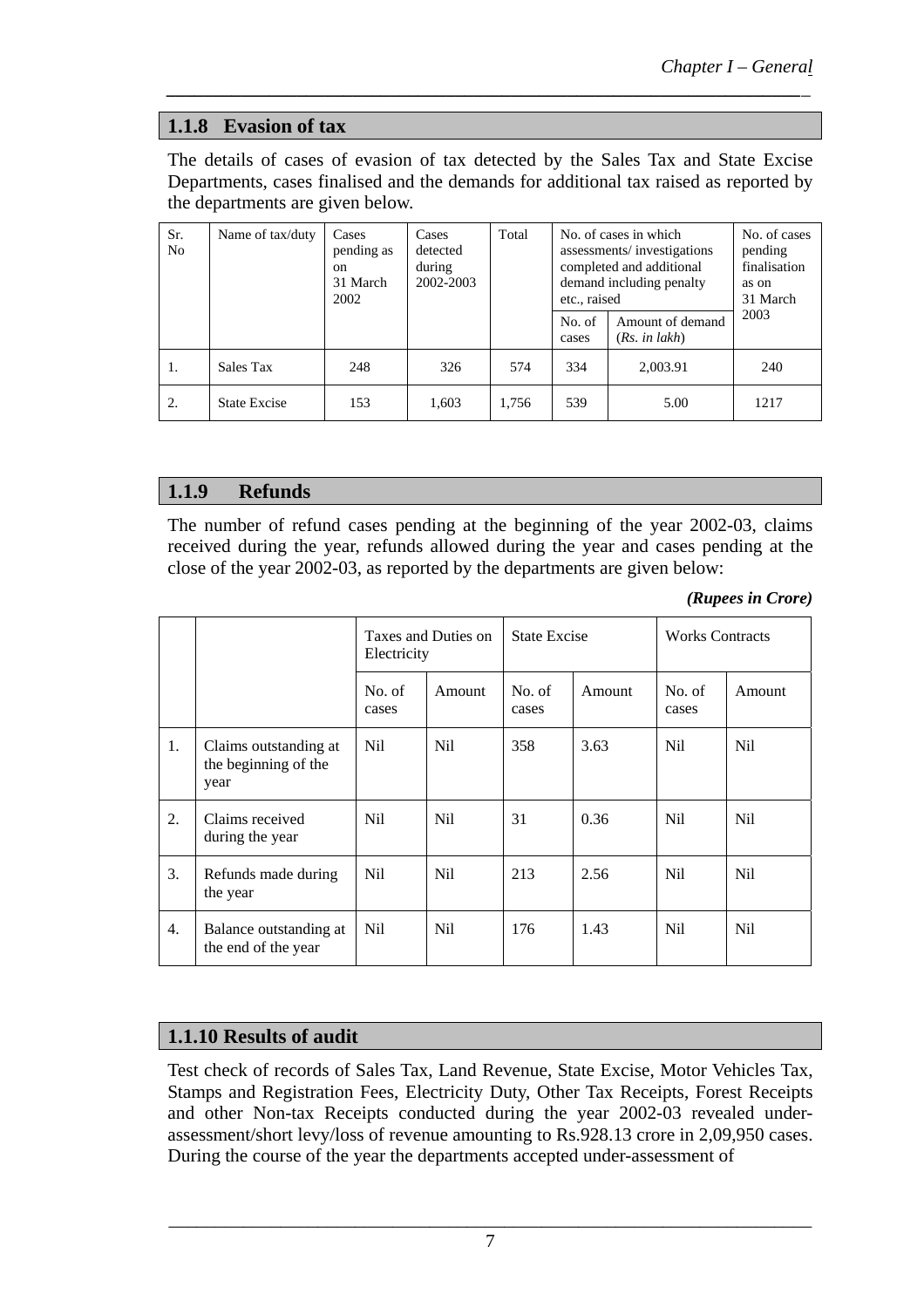Rs.413.83 crore in 80,673 cases pointed out in 2002-03 and earlier years and recovered Rs.24.55 crore. No replies have been received in respect of the remaining cases.

*\_\_\_\_\_\_\_\_\_\_\_\_\_\_\_\_\_\_\_\_\_\_\_\_\_\_\_\_\_\_\_\_\_\_\_\_\_\_\_\_\_\_\_\_\_\_\_\_\_\_\_\_\_\_\_\_\_\_\_\_\_\_\_\_\_\_\_\_\_* 

This Report contains 58 paragraphs including 3 reviews relating to non-levy/short levy of taxes, duties, interest and penalties etc. involving Rs.295.70 crore. The Department/Government have accepted audit observations involving Rs.240.98 crore.

### **1.1.11 Lack of responsiveness of Government to audit.**

Inspection Reports issued up to December 2002 pertaining to various offices of Commercial Tax, Land revenue, Registration and other departments under Government of Madhya Pradesh disclosed that 12,561 paragraphs relating to 2,989 IRs. remained outstanding since 1980-81 to the end of December 2002 Department wise position of the outstanding Inspection Reports and paragraphs was as under:

| S.No         | Department                       | No. of IRs. | No. o Para | Amount in<br>(Rupees in crore) |
|--------------|----------------------------------|-------------|------------|--------------------------------|
| 1.           | <b>Commercial Tax</b>            | 944         | 6,159      | 448.13                         |
| 2.           | <b>Land Revenue</b>              | 1,347       | 3,542      | 874.51                         |
| 3.           | Excise                           | 312         | 1,160      | 446.86                         |
| 4.           | Entertainment                    | 148         | 204        | 3.76                           |
| 5.           | Mining                           | 185         | 561        | 323.35                         |
| 6.           | M.V.T.                           | 214         | 1,429      | 239.79                         |
| 7.           | Electricity                      | 74          | 248        | 170.66                         |
| 8.           | Registration and stamp<br>duty   | 802         | 1,702      | 50.37                          |
| 9.           | D.R.A.P. (PWD<br>Irrigation PHE) | 1,019       | 3,494      | 307.92                         |
| 10.          | Forest                           | 566         | 1,544      | 686.66                         |
| <b>Total</b> |                                  | 5,611       | 20,043     | 3,552.01                       |

A review of the IRs which were pending due to non-receipt of replies, in respect of commercial tax, land revenue and Registration Department revealed that the Head of the Offices (whose records were inspected by the AG) and the Heads of the Departments did not send any reply to a large number of IRs/paragraphs, indicating their failure to initiate action in regard to the defects, omissions and irregularities pointed out by AG in the IRs. The Principal Secretaries/Secretaries of the Departments, who were informed of the position through half yearly reports also did not ensure that the concerned offices of the Department take prompt and timely action.

Inaction against the defaulting officers facilitated the continuance of serious financial irregularities and loss to the Government, though these were pointed out in Audit. It is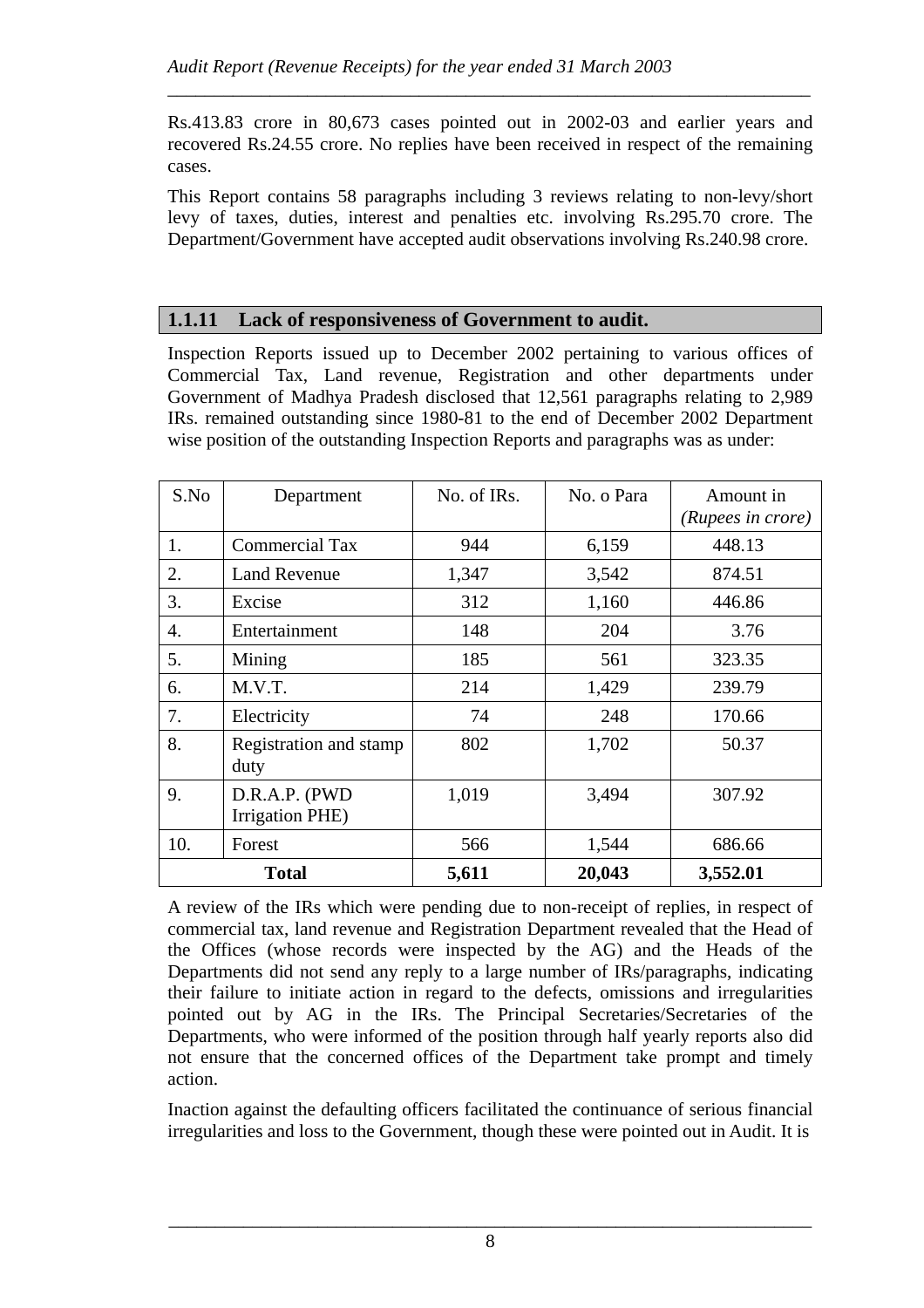recommended that Government should re-look into the procedure for action against the officials who failed to send replies to IRs/paragraphs as per the prescribed time schedule, take action to recover loss/outstanding advances/over payments in a time bound manner and revamp the system to ensure proper response to the audit observations in the Department.

*\_\_\_\_\_\_\_\_\_\_\_\_\_\_\_\_\_\_\_\_\_\_\_\_\_\_\_\_\_\_\_\_\_\_\_\_\_\_\_\_\_\_\_\_\_\_\_\_\_\_\_\_\_\_\_\_\_\_\_\_\_\_\_\_\_\_\_\_\_* 

## **1.1.12 Departmental Audit Committee Meetings**

High Power Committee consisting of representatives from the government, the Heads of the Department and the Senior Deputy Accountant General met in the month of June 2003 and October 2003 and settled 378 objections in respect of Forest Department.

## **1.1.13 Response of the departments to Draft Audit Paragraphs**

The Draft Audit Paragraphs proposed for inclusion in the Report of the Comptroller and Auditor General of India are forwarded by the Audit Office to the Principal Secretaries/Secretaries of the departments concerned, drawing their attention to audit findings and requesting them to send their response within six weeks. The fact of non-receipt of replies from departments are invariably indicated at the end of each paragraph included in the Audit Report.

Draft paragraphs included in this Report were sent to the Principal Secretaries/Secretaries of the respective department by name (between May and August 2003). The Principal Secretaries/Secretaries of the departments did not send replies to the draft paragraphs. The position was brought to the notice of Principal Secretary, Finance Department demi-officially in November 2003 to ensure early reply of the Department alongwith comments of Finance Department. These paragraphs have been included in this report without the response of the Principal Secretaries/Secretaries of the Departments.

### **1.1.14 Follow up on Audit Report**

The Report of the Comptroller and Auditor General of India for the year ended 31 March 2002 (Revenue Receipts) was laid on the table of *Vidhan Sabha* on 27 February 2004. Reports up to the year 1988-89 have been discussed.

The Audit Reports for the period 1989-90 to 1994-95 have been discussed partially and recommendations of Public Accounts Committee (PAC) have been received. Action taken reports on the PAC recommendation up to 1985-86 have been received; in respect of Audit Reports 1986-87, the reports have been received only from eight departments.

In pursuance of the recommendation (March 1993) of the High Power Committee appointed by the Comptroller and Auditor General of India to review the response of